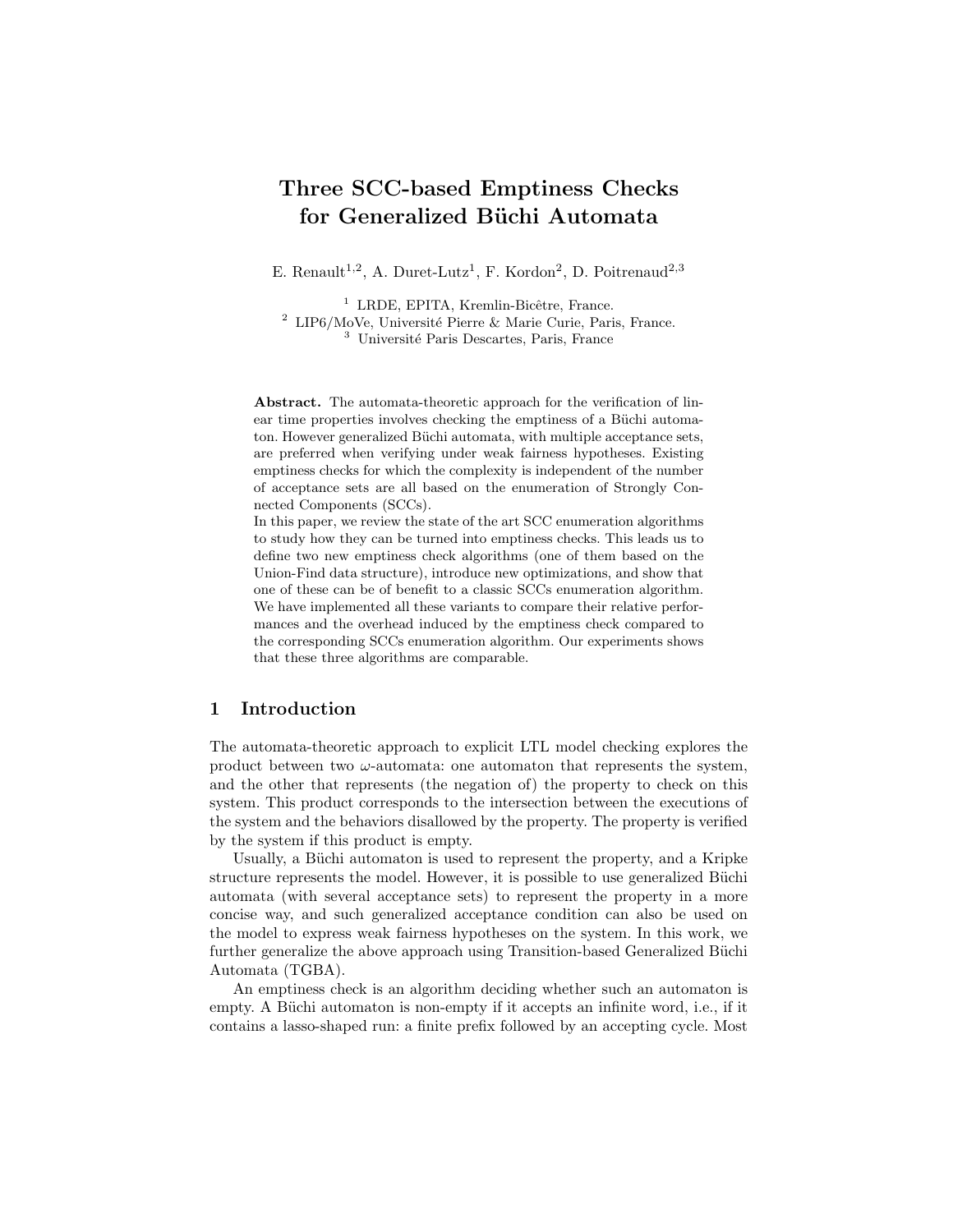explicit emptiness checks are based on a DFS exploration of the automaton; they can be classified in two families. Nested Depth First Search algorithms [\[3\]](#page-14-0) use a second DFS to detect the accepting cycle: if the automaton has multiple acceptance sets, this approach requires either a degeneralization, or multiple nested DFS. The second family are algorithms based on the enumeration of Strongly Connected Components (SCC), to find SCCs that contain accepting cycles. In these algorithms the number of times a state or transitions is visited is independent on the number of acceptance sets.

In this paper, we review the existing SCC enumeration algorithms to study how they can be adapted to become emptiness checks. To be of practical use in a model checker, we would like such emptiness checks to:

- $-$  support generalized Büchi acceptance [\[5,](#page-14-1) [12\]](#page-14-2) (without requiring a degeneralization, or multiple passes on the automaton),
- support an on-the-fly construction of the automaton so that we do not need to construct unexplored parts of the product,
- be compatible with the bit-state hashing [\[15\]](#page-14-3) and state-space caching [\[13\]](#page-14-4) techniques to deal cases where memory is a critical resource.

We focus on three SCC algorithms which we shall refer to as Tarjan [\[19\]](#page-14-5), Dijkstra [\[6\]](#page-14-6), Gabow [\[8\]](#page-14-7). Tarjan is the most well-known algorithm to compute SCC and it has been extended by Geldenhuys and Valmari [\[11\]](#page-14-8) to check the emptiness of (non-generalized) Büchi automata. Dijkstra's SCC-enumeration algorithm is a little less known, but has served as the base for several generalized emptiness checks [\[12,](#page-14-2) [5,](#page-14-1) [1,](#page-13-0) [10\]](#page-14-9). Essentially, both these algorithms partition the set of states according to the SCCs, and have a complexity that is linear with respect to the size of the graph. An efficient data structure to deal with the construction of a partition is the Union-Find [\[20\]](#page-14-10) and Gabow [\[8\]](#page-14-7) has suggested an algorithm to label the SCCs of a graph using such a data structure; in this context the number of Union-Find operations is linear in the size of the graph, and the amortized time-complexity of these operations is quasi-constant (related to the inverse of the Ackermann function) in the worst case. To our knowledge, this suggested algorithm, which we call Gabow<sup>[4](#page-1-0)</sup>, has never been experimented to compute SCCs, let alone to perform an emptiness check.

Our contributions are as follows. (1) We show how to adapt Tarjan's algorithm to perform a generalized emptiness check. (2) We suggest an optimization of Dijkstra's algorithm that also benefits all the emptiness checks based on this algorithm. (3) We extend Gabow's idea to implement a Union-Find-based emptiness check. (4) Moreover we show how to adjust all these algorithms to support bit-state hashing and state-space caching.

While our experiments shows that there is no algorithm that clearly outperforms the others, we believe that having the choice between these three differents schemes might prove useful to devise new extensions (such as parallel model checking).

<span id="page-1-0"></span><sup>4</sup> Beware! The main algorithm of [Gabow'](#page-14-7)s paper [\[8\]](#page-14-7) is a reinvention of Dijkstra's algorithm. Cf. <http://www.cs.colorado.edu/~hal/Papers/DFS/pbDFShistory.html>. What we call Gabow's algorithm here is the idea evoked on page 109 of that paper.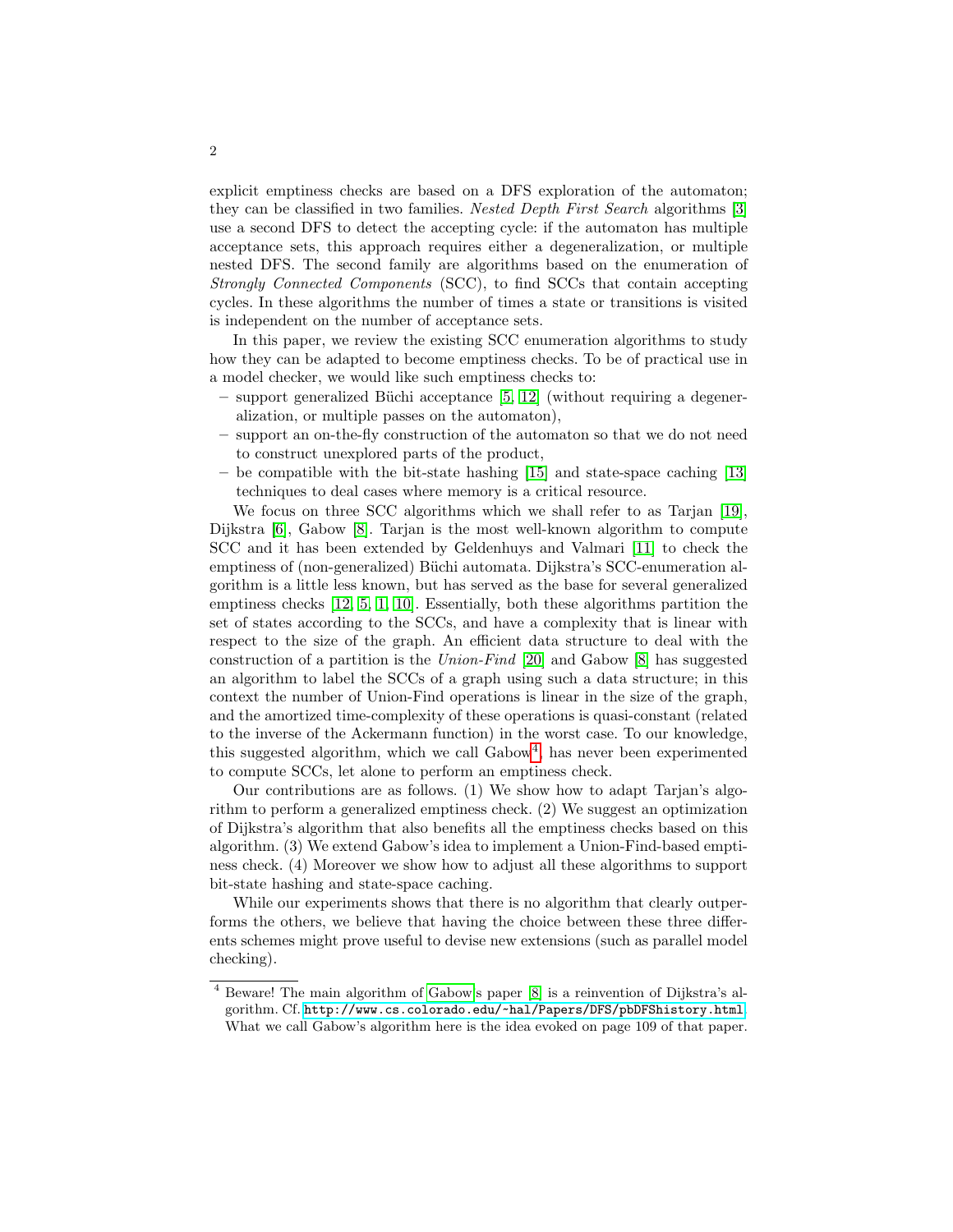This paper is organized as follows. Section [2](#page-2-0) defines TGBAs and introduces our notations. Sections [3](#page-3-0)[–5](#page-8-0) successively present Tarjan's, Dijkstra's, and Gabow's algorithms and discuss how that can be extended to perform emptiness checks. Section [6](#page-9-0) discusses the compatibility of these algorithms with the bit-state hashing and state-space caching techniques. Finally Section [7](#page-9-1) provides experimental data to compare all these algorithms.

# <span id="page-2-0"></span>2 Preliminaries

Let  $G = \langle Q, q^0, \delta \rangle$  be a directed graph with Q the set of states,  $q^0$  the initial state, and  $\delta \subseteq Q \times Q$  the set of transitions.

A path of length  $n \geq 1$  between two states  $q, q' \in Q$  is a finite sequence of edges  $\rho = (s_1, s_2)(s_2, s_3) \dots (s_n, s_{n+1})$  with  $s_1 = q$  and  $s_{n+1} = q'$ . We denote the existence of such a path by  $q \rightarrow q'$ . When  $q = q'$  the path is a cycle.

A non-empty set  $S \subseteq Q$  is a Strongly Connected Component (SCC) iff  $\forall s, s' \in S, s \neq s' \Rightarrow s \leadsto s'$  and S is maximal w.r.t. inclusion. A trivial SCC is a state without self-loop.

A TGBA is a tuple  $A = \langle Q, q^0, \delta, \mathcal{F}, f \rangle$  where F is a finite set of acceptance marks and  $f : \delta \mapsto 2^{\mathcal{F}}$  labels each transition of the directed graph  $\langle Q, q^0, \delta \rangle$  by a set of acceptance marks. Let us note that in a real model checker, transitions (or states) of the automata would be labeled by atomic propositions, but we omit this information as it is not pertinent to emptiness check algorithms.

A *degeneralization* process can transform any TGBA with  $n$  states and  $m$ acceptances marks into an equivalent TGBA with one acceptance mark and at most  $\it nm$  states.

An SCC  $S \subseteq Q$  is accepting iff  $\bigcup_{t \in (S \times S) \cap \delta} \{f(t)\} = \mathcal{F}$ . A TGBA is non-empty iff there is a path from  $q^0$  to an accepting SCC.

All the algorithms we consider are based on a DFS of a TGBA and we can present them by specializing the generic DFS algorithm of Algo. [1.](#page-3-1) This algorithm is slightly more complex than the average DFS, as we will use it in various settings. The *dfs* variable is the stack of the DFS algorithm and stores: a set acc of acceptance marks labeling the transition leading to the state pos, and set *succ* of the unexplored successors of this state. The state *pos* is actually represented by a Position, which shall be defined differently in each algorithm.

Each state is either LIVE, DEAD, or UNKNOWN. A state is UNKNOWN until it has been explored by the DFS, then it becomes LIVE. A state may only become DEAD after all the successors of the SCC it belongs to have been visited. Maintaining this status will be done by each algorithm by implementing the following methods:

- GET STATUS: returns the status of a state;
- PUSH: called for any newly visited state, it should mark that state as LIVE;
- UPDATE: called every time a back-edge (i.e., a transition leading to a LIVE state) is found, this function detects a transition closing a cycle;
- POP: called every time the DFS backtracks a state. When the last state of an SCC is being popped, all the states in its SCC must be marked as DEAD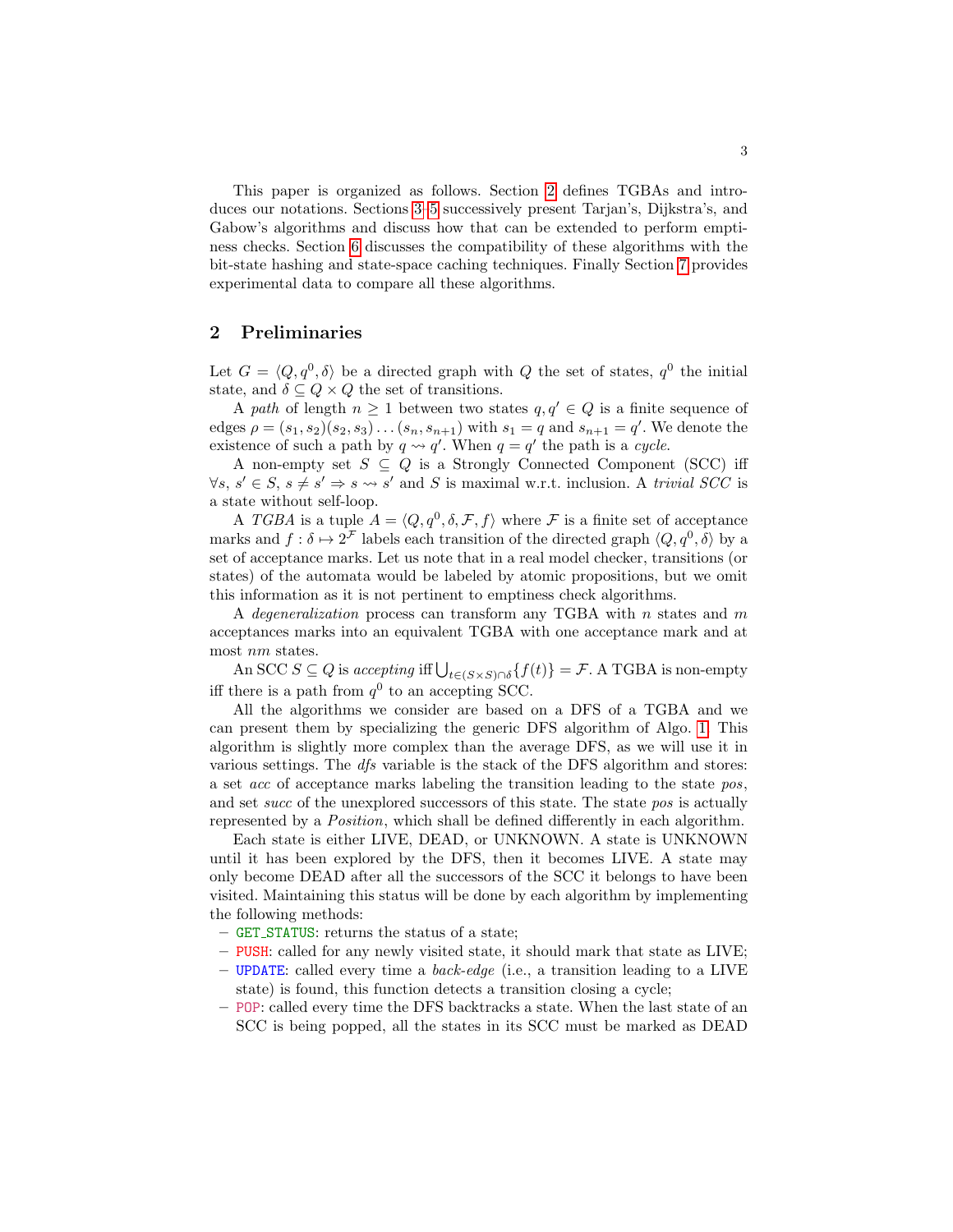Algorithm 1: Generic DFS.

```
1 Input: A TGBA A = \langle Q, q^0, \delta, \mathcal{F}, f \rangle2 struct Step {acc: 2^{\mathcal{F}}, pos: Position, succ: 2^{\delta}}
 3 struct Transition {src: Q, dst: Q}
 4 dfs: stack of \langle Step \rangle5 Position pos \leftarrow PUSH(q^0)
 6 \textit{dfs}. \texttt{push}(\, \langle \emptyset, \textit{pos}, \textit{successors}(q^0) \rangle \,)7 while \neg dfs.is Empty()
 8 Step step \leftarrow dfs.top()
 9 if step.succ \neq \emptyset10 Transition t \leftarrow pick one from step.succ
11 | switch GET_STATUS(t.dst) do
12 | | | case DEAD
13 | | | skip
14 \vert \vert \vert case LIVE
15 | | | UPDATE(f(t), t. dst)16 | | | | | case UNKNOWN
17 | | | pos \leftarrow \text{PUSH}(t.dst)18 dfs.push(\langle f(t), pos, successors(t.dst) \rangle)
19 else
20 | dfs.pop()21 | POP(step)
```
<span id="page-3-1"></span>by POP. We call such a last state the root of the SCC (notice that this root may depend on the order in which the transitions are visited).

### <span id="page-3-0"></span>3 Tarjan-based Algorithm

#### 3.1 SCC Computation

In Tarjan's original algorithm [\[19\]](#page-14-5), each state is associated to two numbers: a DFS number (indicating the order in which the states has been visited by the DFS), and a *lowlink*. Initially, this *lowlink* is equal to the DFS number, but each time a transition is backtracked (i.e., during UPDATE or POP) the *lowlink* of the source is updated to the DFS number (for UPDATE) or to the *lowlink* (for POP) of the destination if it is smaller. An SCC root is detected during POP as a state whose *lowlink* is equal to the DFS number.

A usual optimization of POP is based on the fact that when a root is popped, the (outside) states that are successors of this SCC have already been marked as DEAD. Consequently, if the set of LIVE states is stored as a stack, then all the states of the current SCC are on this stack between the position of the root

4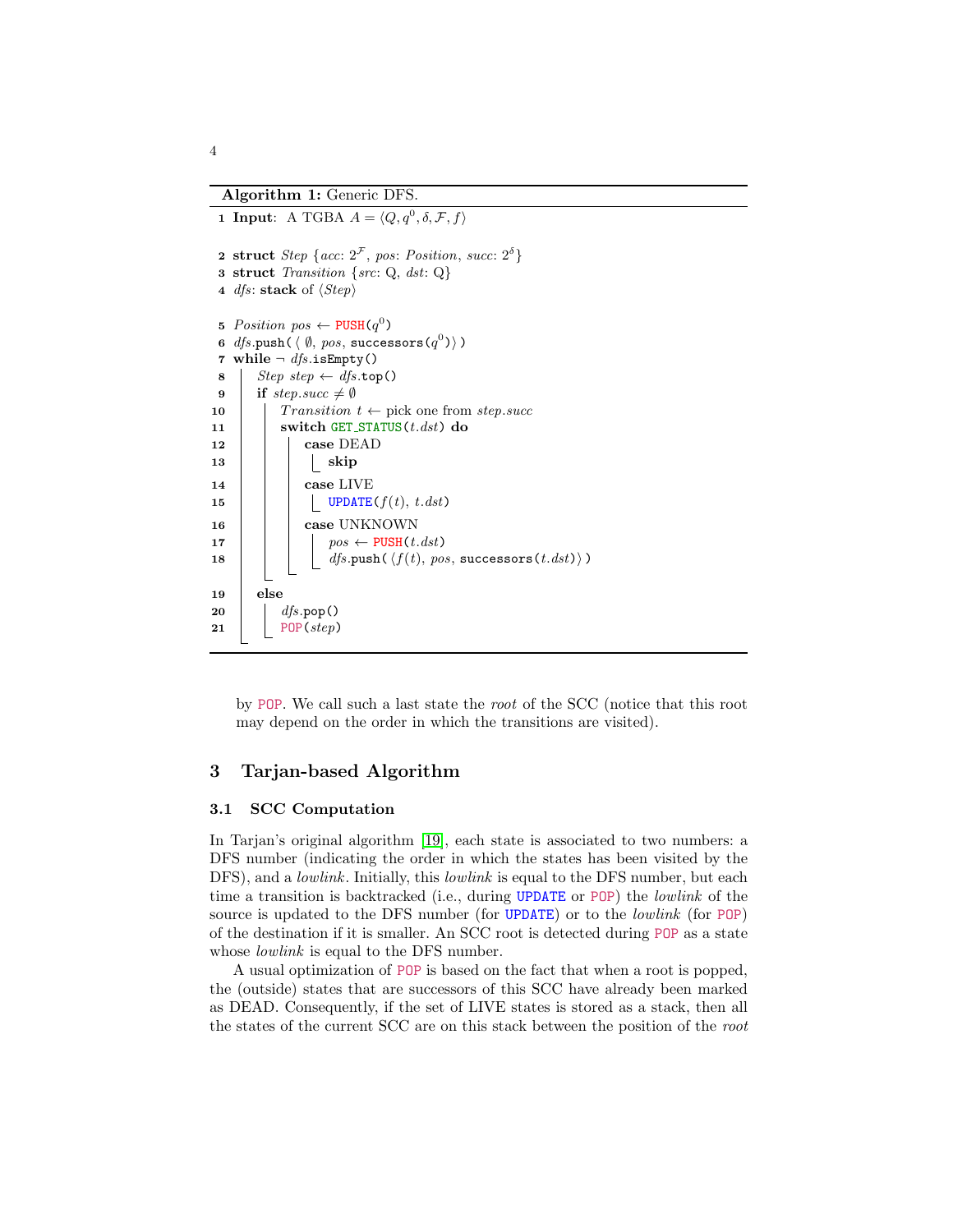<span id="page-4-6"></span><span id="page-4-5"></span>Algorithm 2: Tarjan's Algorithm.

|    | 1 struct P {lowlink: $\text{int}; [acc: 2^{\mathcal{F}}]$ }   |    | 20 PUSH $(q \in Q) \rightarrow Position$                                                                     |
|----|---------------------------------------------------------------|----|--------------------------------------------------------------------------------------------------------------|
|    | 2 live: hstack of $\langle Q \rangle$                         | 21 | Position $p \leftarrow live.\texttt{size}()$                                                                 |
|    | 3 <i>dead</i> : store of $\langle Q \rangle$                  | 22 | $live.\text{push}(\langle q \rangle)$                                                                        |
|    | 4 dstack: stack of $\langle P \rangle$                        | 23 | $\text{distack}.\text{push}(\langle p^{\langle}, \emptyset \rangle)$                                         |
|    |                                                               | 24 | return $p$                                                                                                   |
| 5  | GET_STATUS $(q \in Q) \rightarrow Status$                     |    |                                                                                                              |
| 6  | if live.get(q) $\neq$ -1                                      |    | 25 POP( $s \in Step$ )                                                                                       |
| 7  | return LIVE                                                   | 26 | $\langle ll, \lfloor acc \rfloor \rangle \leftarrow \text{dstack.pop()}$                                     |
| 8  | else if $dead \text{.has}(q)$                                 | 27 | if $ll = s. pos$                                                                                             |
| 9  | return DEAD                                                   | 28 | $//$ An SCC has been found.                                                                                  |
|    | else                                                          | 29 | while live $size() > s.pos$                                                                                  |
| 10 |                                                               | 30 | $\langle q \rangle \leftarrow live.pop()$                                                                    |
| 11 | return UNKNOWN                                                | 31 | $dead$ .add $(q)$                                                                                            |
|    | 12 UPDATE ( $acc \in 2^{\mathcal{F}}$ , $d \in \mathbb{Q}$ )  | 32 | else                                                                                                         |
| 13 | $\text{distack}.\texttt{top}().\text{lowlink} \leftarrow$     |    |                                                                                                              |
| 14 | $min(dstack.\text{top}(),lowlink,$                            | 33 | $\textit{dstack}.\texttt{top}().\textit{lowlink} \leftarrow$                                                 |
| 15 | live.get(d))                                                  | 34 | $min(dstack.\texttt{top}().lowlink, ll)$                                                                     |
| 16 | $dstack.\texttt{top}().acc \leftarrow acc \cup$               | 35 | $\mathsf{I} \; \text{d} \text{stack}.\text{top}() \text{.} \text{acc} \leftarrow s \text{.} \text{acc} \cup$ |
| 17 | $\text{distack}.\texttt{top}() \text{} acc$                   | 36 | $\textit{dstack}.\texttt{top}().\textit{acc} \cup \textit{acc}$                                              |
| 18 | if $\text{distack}.\text{top}()$ . $\text{acc} = \mathcal{F}$ | 37 | if $\text{distack}.\text{top}() \cdot \text{acc} = \mathcal{F}$                                              |
|    |                                                               | 38 | report counterexample found                                                                                  |
| 19 | report counterexample found                                   |    |                                                                                                              |

<span id="page-4-12"></span><span id="page-4-11"></span><span id="page-4-10"></span><span id="page-4-9"></span><span id="page-4-8"></span><span id="page-4-7"></span><span id="page-4-4"></span><span id="page-4-3"></span><span id="page-4-2"></span><span id="page-4-1"></span><span id="page-4-0"></span>and the top of the stack. They can therefore be marked as DEAD by unwinding this stack, without exploring the graph.

Because a *lowlink* is only useful for states on  $df_s$ , it seems judicious to store it into a dedicated stack denoted dstack. This stack stores elements of the form  $\langle \textit{lowlink}, \textit{acc} \rangle$  where  $\textit{acc}$  is only useful when doing an emptiness check.

As the states on *dfs* are LIVE, they are simply identified by their position on live. We use this position instead of the DFS number when initializing lowlink.

To implement this live stack, we introduce a data structure hstack that stores all LIVE states and can be manipulated like a stack (with push and pop). To find the status of a state, we need to check whether it belongs to this hstack, therefore this structure is equipped with a get method that looks up a hash table to return the position associated to a given state, or  $-1$  for missing states.

The set of DEAD states are represented by a separate data structure that support the following two operations: **add** and **has** with obvious semantics. As we shall discuss in Section [6,](#page-9-0) bit-state hashing and state-space caching can be implemented by redefining these operations.

Algorithm [2](#page-4-0) presents our refactoring of the original Tarjan's algorithm to fit in the framework of Algorithm [1.](#page-3-1) The blue dashed boxes should be ignored on first read: they represent the parts to add to turn this SCC-enumeration algorithm into an emptiness check for TGBA.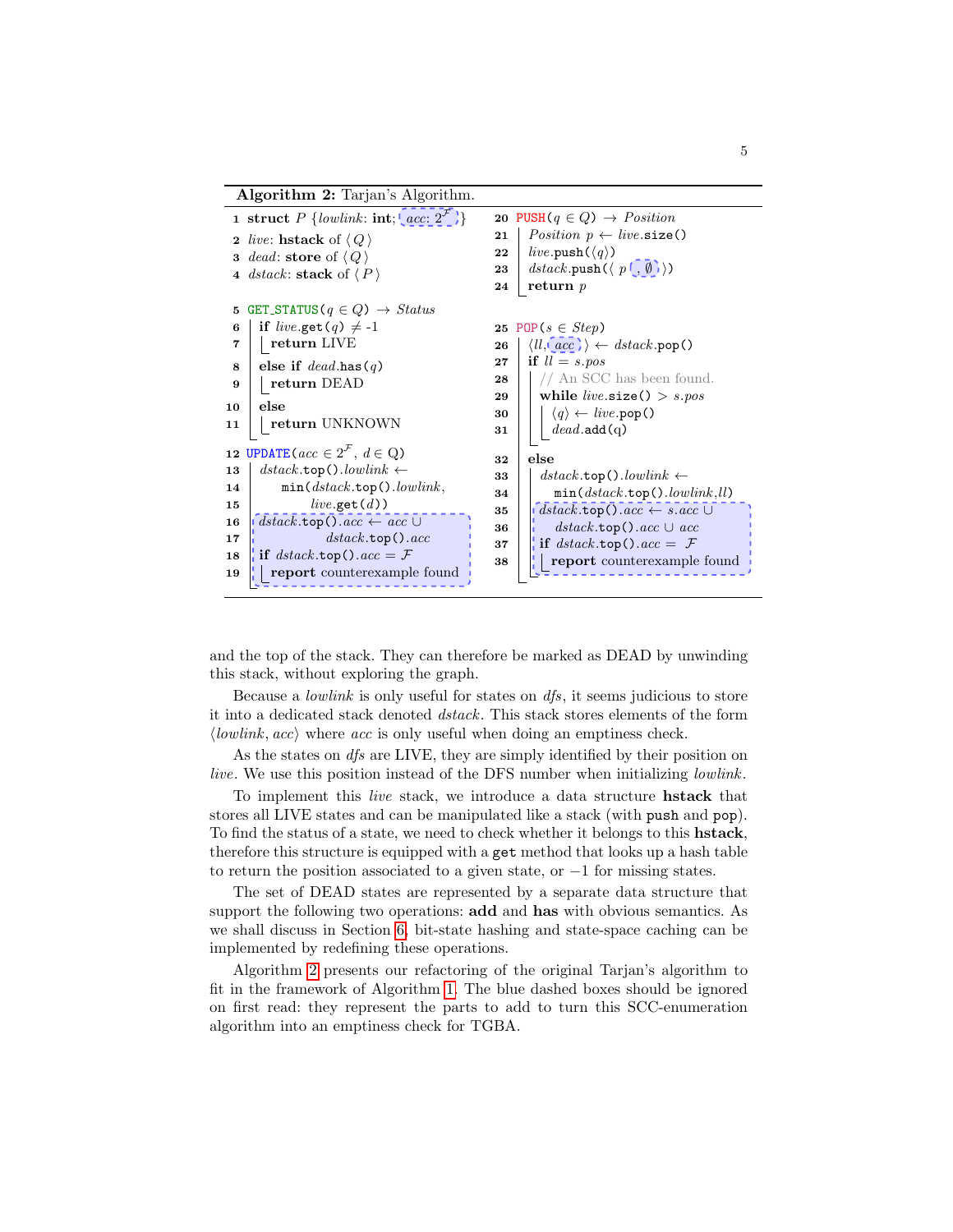Because LIVE and DEAD states are respectively stored in live and dead, GET STATUS can easily report all other states as UNKNOWN.

As explained previously, the lowlinks are updated everytime a transition is backtracked, i.e., at lines [12](#page-4-1)[–15](#page-4-2) when backtracking a back-edge, and at [32–](#page-4-3)[34](#page-4-4) when backtracking a forward-edge inside an SCC. When POP detects the root of an SCC (line [27\)](#page-4-5), it simply unwind live to mark all the SCC's states as DEAD.

#### <span id="page-5-0"></span>3.2 Emptiness check

Adding the blue dashed boxes will turn the SCC enumeration algorithm into an emptiness check algorithm. Each LIVE state on  $dfs$  is now associated to an empty set of acceptance mark at line [1.](#page-4-6) This set is updated each time an edge intern to an SCC is backtracked, at lines [16–](#page-4-7)[17](#page-4-8) and [35](#page-4-9)[–36.](#page-4-10) These backtracking updates will ultimately propagate to the root, the set of all acceptance marks present in the SCC. Therefore, in the worse case, an accepting SCC will be detected when the root is popped, but it may happens earlier if one of the intermediate set is equal to  $\mathcal F$  (hence the tests on lines [18](#page-4-11) and [38\)](#page-4-12).

To our knowledge, the only existing emptiness check based on Tarjan's algorithm has been proposed by Geldenhuys and Valmari [\[11\]](#page-14-8). Their algorithm targets only degeneralized Büchi automata (one acceptance mark), so they may have to explore a larger automaton that we do. However their algorithm works quite differently from this one: they maintain the *lowlink* for each LIVE state and a stack of LIVE accepting states (it would work for transition-based acceptance too) and they are therefore able to report a counterexample as soon as they close an accepting cycle, while our algorithm would have to wait for an accepting transition to be popped. This detection could be done earlier by associating an acceptance set to each element of live. As we target memory efficience this solution has not been retained.

# 4 Dijkstra-based Algorithms

#### 4.1 SCC Computation

Intuitively, Dijkstra's algorithm [\[6\]](#page-14-6) maintains a stack of SCCs of the subgraph that has been explored. Everytime a back-edge is found, closing a cycle, the SCCs forming that cycle are merged.

In practice, Algorithm [3](#page-6-0) (without the green dotted boxes) actually manages three stacks: *live*, the set of LIVE states; *dfs*, the subset of *live* that are on the DFS search path, represented—as in the previous section—by a stack of positions in live; and roots, the stack of SCC roots, stored as positions in the *dfs* stack. When given two consecutive roots,  $roots[i]$  and  $roots[i + 1]$ , the set of states belonging to the SCC rooted in  $roots[i]$ , are the states at positions  $dfs[roots[i]].pos, \ldots, dfs[roots[i+1]].pos-1$  in live. This representation makes several operations efficient. Merging consecutive SCCs can be done by simply removing elements from *roots* (lines [18](#page-6-1) and [21\)](#page-6-2). Also, it possible to decide whether

6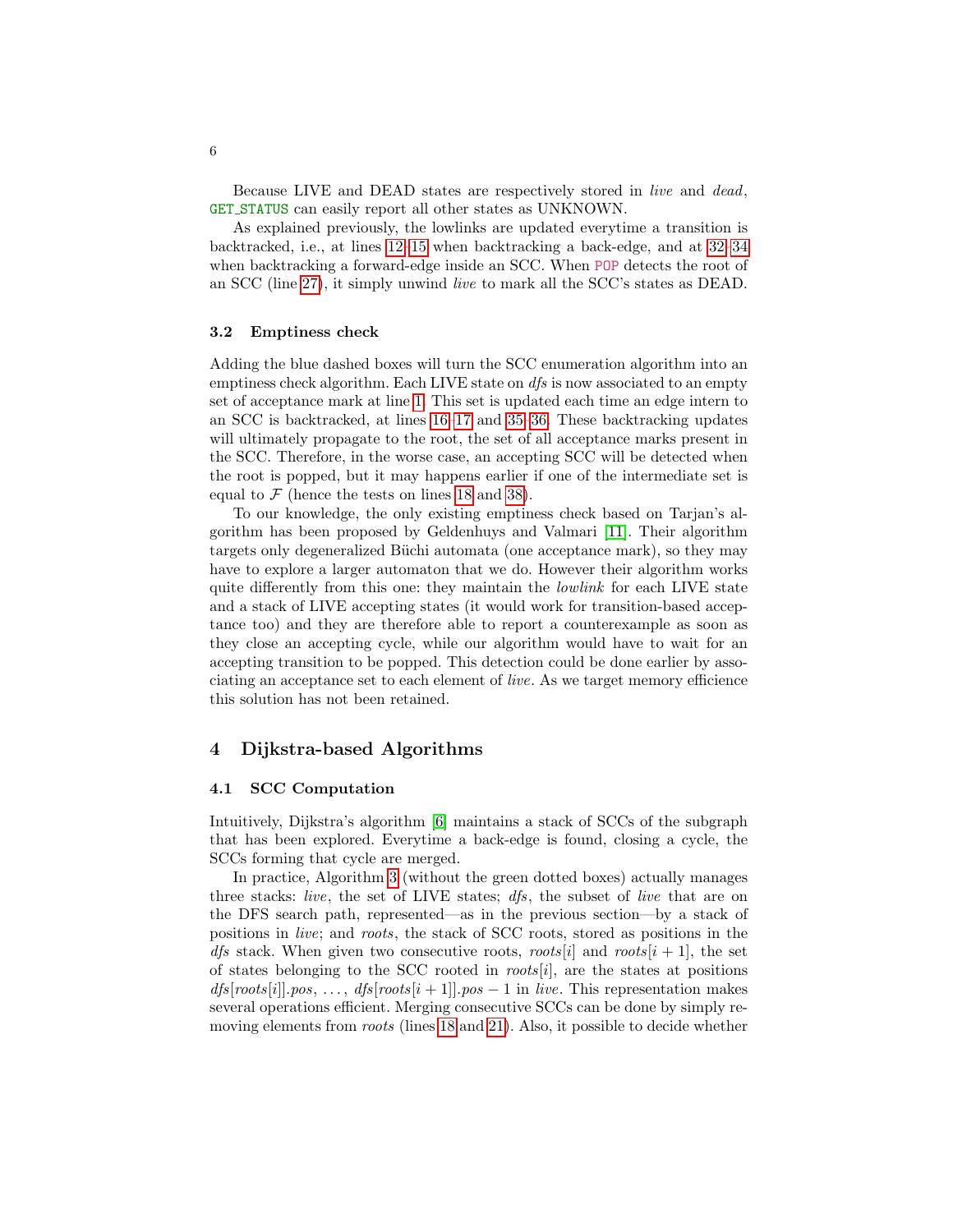Algorithm 3: Dijkstra's Algorithm. Algorithm 4: Gabow's Algorithm.

```
1 live: hstack of \langle Q \rangle2 dead: store of \langle Q \rangle3 roots: rstack of \langle root: \text{int}, acc: 2^{\mathcal{F}} \rangle4 GET_STATUS(q \in Q) \rightarrow Status5 | if live.get(q) \neq -16 return LIVE
 7 else if dead.\text{has}(q)8 | return DEAD
 9 else
10 | return UNKNOWN
11 PUSH(q \in Q) \rightarrow Position12 Position p \leftarrow live.size()13 \vert live.push(q)
14 roots.push\_trivial(dfs.size())15 return p16 UPDATE(acc \in 2^{\mathcal{F}}, d \in \mathbb{Q})
17 \vert dpos \leftarrow live.get(d)
18 \langle r, a \rangle \leftarrow roots.pop()19 a \leftarrow a \cup acc20 while dpos < dfs[r].pos21 \mid \langle r, \mathcal{U} a \rangle \leftarrow \text{roots.pop}()22 \left| \begin{array}{l} a \leftarrow a \cup dfs[r].acc \cup la \end{array} \right|23 roots.pushnon-trivial( a | n, r, q)24 \frac{dfs.size() - 1}{}25 if a = \mathcal{F}26 Parameter is a counterexample found
27 POP(s \in Step)
28 | if dfs.\texttt{size}() = roots.\texttt{top-root}()29 // An SCC has been found.
30 \mid \cdot \mid \text{roots.pop}()31 | while live.size() > s</sub>.32 || q \leftarrow live.pop()33 \vert \vert dead.add(q)1 uf: union find of \langle Q \cup \{DeadState\} \rangle2 roots: rstack of \langle root: \text{int}, acc: 2^{\mathcal{F}} \rangle3 uf.make_set(DeadState)
                                                     4 GET_STATUS(q \in Q) \rightarrow Status5 | if uf.\text{ufcontains}(q)6 | | if uf same set(q, DeadState)
                                                     7 | | return DEAD
                                                     8 \mid else
                                                     9 | | | return LIVE
                                                    10 else
                                                    11 | return UNKNOWN
                                                    12 PUSH(q \in Q) \rightarrow Position13 | uf.make_set(q)
                                                    14 roots.push\_trivial(dfs.size())15 return q16 UPDATE(acc \in 2^{\mathcal{F}}, d \in \mathbb{Q})
                                                    17 \mid \langle r(a) \rangle \leftarrow \text{roots.pop()}18 \left[a \leftarrow a \cup acc\right]19 while \neg u f same set (dfs[r].pos, d)20 | \muf.unite(dfs[r].pos, d)
                                                    21 \mid \langle r (l a) \rangle \leftarrow \text{roots.pop}()22 \left| \right| (a \leftarrow a \cup dfs[r].acc \cup la)23 roots.push-non-trivial (a), r,24 dfs.size() - 1)
                                                    25 if a = \mathcal{F}26 || report counterexample found
                                                    27 POP(s \in Step)
                                                    28 | if dfs.\texttt{size}() = roots.\texttt{top-root}()29 | \frac{1}{1} // An SCC has been found.
                                                    30 \mid \cdot \mid \text{roots.pop}()31 | uf.\text{unite}(s.pos, DeadState)
```
<span id="page-6-10"></span><span id="page-6-9"></span><span id="page-6-8"></span><span id="page-6-7"></span><span id="page-6-6"></span><span id="page-6-5"></span><span id="page-6-3"></span><span id="page-6-2"></span><span id="page-6-0"></span>a state is a root of an SCC during POP: when the position pointed to by the top of the roots stack is equal to the size of dfs (line [28\)](#page-6-3) it means the state that has already been popped by the main DFS algorithm was a root.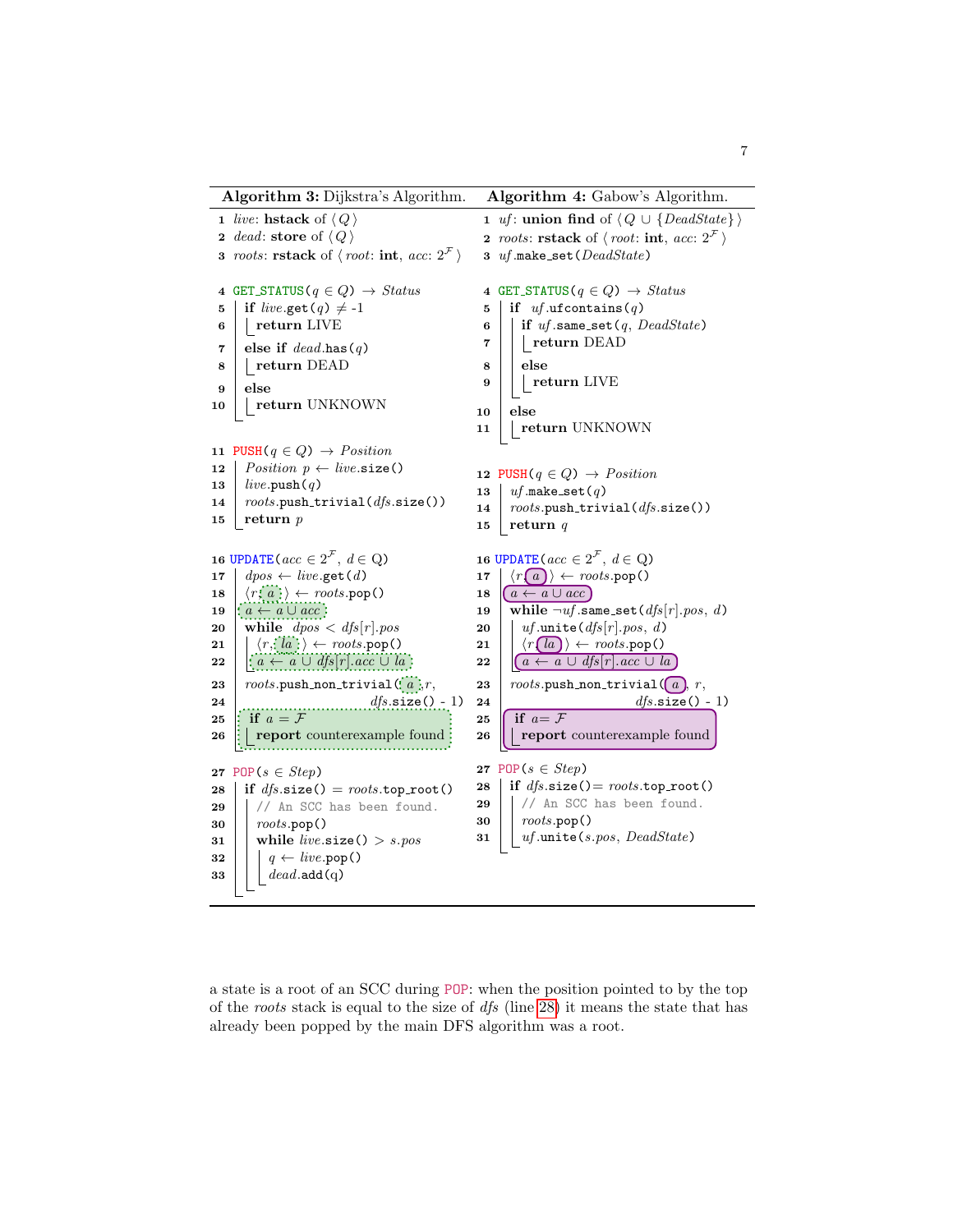

<span id="page-7-1"></span>Fig. 1. Stack compression in action where numbers corresponds to DFS positions.

The roots stack is implemented with a structure called **rstack** that supports three operations:  $pop(), push\_trivial(begin)$  and  $push\_non\_trivial(begin,end)$ . The latter two distinguish whether the SCC being pushed is trivial or not. They can be implemented as a normal  $push(begin)$ , but in Section [4.2](#page-7-0) we will see how to use these to compress the stack. Initially, any newly visited state constitutes a trivial SCC (line [14\)](#page-6-4) with respect to the explored part of the automaton; non-trivial SCCs are only created when merging SCCs because of a back-edge (line [24\)](#page-6-5).

DEAD states are stored in a dead store as in the previous algorithm, and for the same reason.

#### <span id="page-7-0"></span>4.2 Compressing the roots Stack

The roots stack represents two kinds of SCCs: trivial and non-trivial. We suggest to compress this stack by representing ranges of consecutive trivial SCCs in a single entry. Each stack entry should have an additional Boolean indicating whether it represents of range of trivial SCCs or a non-trivial SCC, and should store the position of the last state seen before moving to the next entry. Figure [1](#page-7-1) shows the effect of this compression.

In the worst case, it appears that we are simply adding one extra bit per entry, but as we shall see in our experiments, merging consecutive trivial SCCs is really effective.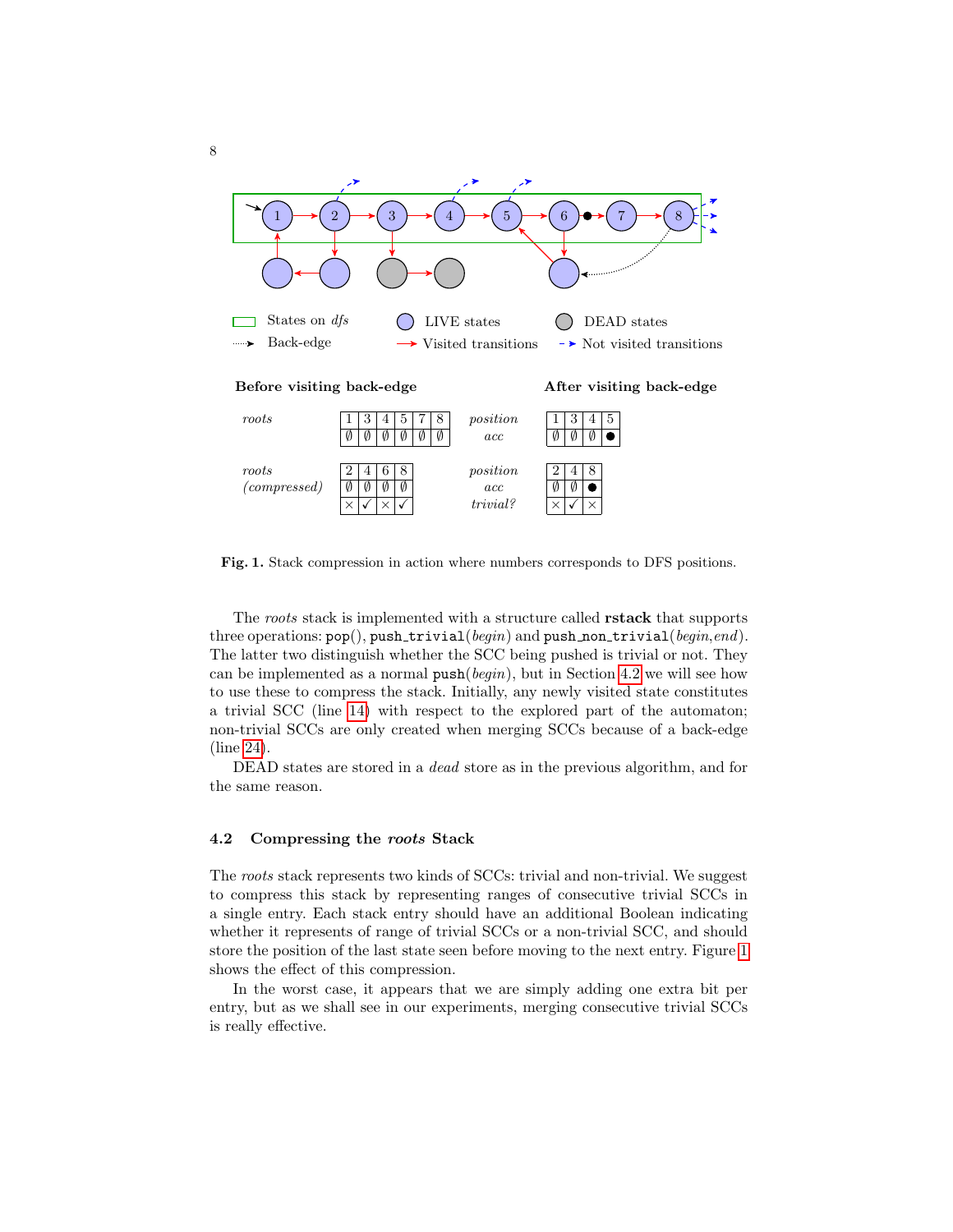#### 4.3 Emptiness checks

Dijkstra's algorithm can be turned into a emptiness check by adding the green dotted boxes. Each SCC is associated to a set of acceptance marks that have been seen inside this SCC. When some SCCs are merged, their acceptance marks are merged along with the marks of the transitions between these SCCs (line [25–](#page-6-6)[26\)](#page-6-7). A counterexample can be reported as soon as this union is  $\mathcal{F}$ .

Several authors have devised emptiness-check algorithms using this principle [\[1,](#page-13-0) [5,](#page-14-1) [12,](#page-14-2) [14,](#page-14-11) [10\]](#page-14-9). In this scheme, the main DFS can also be adjusted to chose the next transition to visit among all the non-visited outgoing transitions of the topmost SCC [\[1,](#page-13-0) [5,](#page-14-1) [14\]](#page-14-11).

The algorithm proposed by Couvreur [\[4\]](#page-14-12) is sometimes considered as a Dijkstrabased algorithm [\[12\]](#page-14-2): it replaces the live stack by a simple hash map (save a tiny bit of memory) and consequently has to rediscover the states that need to be marked DEAD during POP (loosing time). Nevertheless it fit perfectly into the generic canvas of Algorithm [1](#page-3-1) and can easily be mixed with bitstate hashing and state space caching by using a dead store.

## <span id="page-8-0"></span>5 Gabow-based Algorithms

The POP operation of previous algorithms is costly because it has to visit all the states in top SCC to mark them as DEAD.

If we regard Dijkstra's algorithm as partitioning of the set of states, each (live) SCC corresponds to a class in this partition, and an additional class stores all DEAD states. Merging SCCs maps to unions of LIVE classes in this partition, while popping an SCCs should incur a union with the class of dead states.

This observation is the base of Gabow's suggestion [\[8\]](#page-14-7) to use the Union-Find data structure [\[20\]](#page-14-10) to discover the SCCs of a graph. In this data structure, a union operation can be achieved in near constant-time (or even constant-time for this particular application [\[9\]](#page-14-13)), without enumerating all its states.

The Union-Find structure partitions the set  $Q' = Q \cup \{DeadState\}$  where DeadState represent an extra artificial DEAD state, and offers the following methods: make\_set $(s \in Q')$  creates a new class containing the state  $s$ ;  $\texttt{unite}(s_1 \in Q')$  $Q', s_2 \in Q'$  makes the union between two classes given by their representatives  $s_1$  and  $s_2$ ; and same\_set( $s_1 \in Q'$ ,  $s_2 \in Q'$ ) checks whether two states are in the same class.

Algorithm [4](#page-6-8) follows the same schema as Algorithm [3,](#page-6-0) except that we have replaced live and dead, by the Union-Find structure uf , and that Positions stored in dfs are now pointers to states. When the root of an SCC is popped (line [28\)](#page-6-9), its class is merged with that of the artificial *DeadState* (line [31\)](#page-6-10). GET\_STATUS has to be updated to check deadness using this *DeadState* as well. UPDATE is done easily by uniting all classes representing the SCCs on the cycle.

The main difference with Dijkstra's algorithm is therefore that the use of unite in function POP dispenses from enumerating all states in the SCC. This approach remains compatible with the compression of the roots stack presented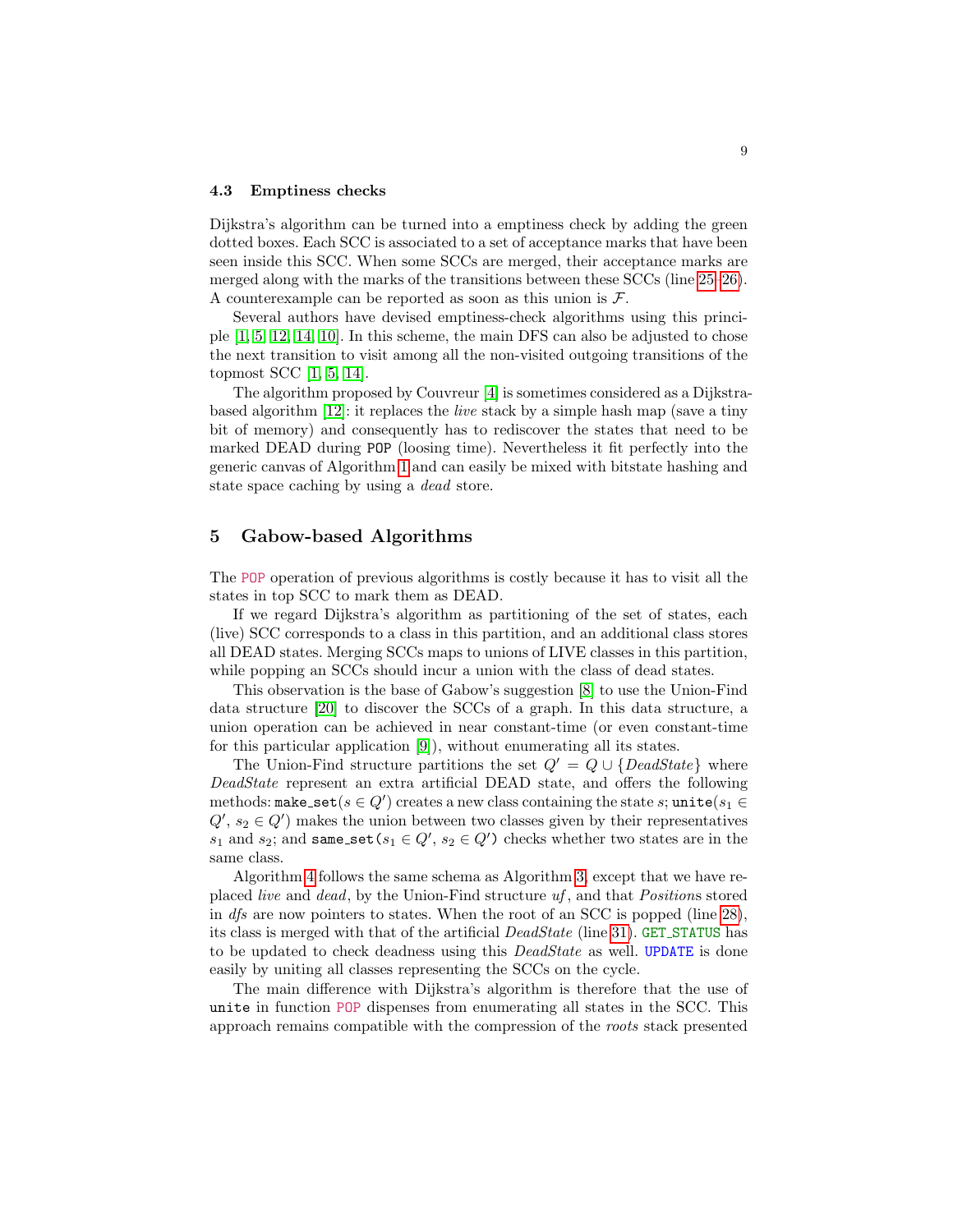in Sec. [4.2,](#page-7-0) and can be turned into an emptiness check in the same way as Dijkstra (adding purple boxes).

As-is, this algorithm is neither compatible with bit-state hashing nor statespace caching, because there is no *dead* store. Compatibility with these techniques is possible, but tricky. We discuss it in the next Section.

# <span id="page-9-0"></span>6 Bit-State Hashing & State-Space Caching Compatibility

Bit-state hashing [\[15\]](#page-14-3) and state-space caching [\[13\]](#page-14-4) are two techniques to save memory. In bit-state hashing, collisions in the hash table storing dead states are ignored, turning the algorithm into a semi-decision procedure. In state-space caching, dead state can be removed from the store at any moment, causing the algorithm to possibly revisit a state several times.

On Tarjan-based and Dijkstra-based algorithms, these techniques can be implemented by replacing the has and add methods of the dead store, implemented as a hash table. Note that for bit-state hashing, it is important to check the membership to *live* before the membership to *dead* in **GET\_STATUS**.

When compatibility with these techniques is not required, we can forgot the use of this extra hash table, and actually store LIVE and DEAD states in the same table, using a extra bit to distinguish LIVE from DEAD. This saves a table lookup in GET\_STATUS.

For Gabow's algorithm, compatibility with bit-state hashing and state-space caching is more tricky to achieve and we only give the intuition. First, the Union-Find data structure, which stores states in a vector, has to be made aware of what a DEAD state is: let us assume that the unite of line [31](#page-6-10) is changed to make dead. The first time make dead is called, the states to be marked as DEAD are all at the end of the vector. The trick is to remember the frontier between LIVE and DEAD states in that vector. Then, every time a new singleton class is created with the make set operation, we can reuse the slot of the first DEAD state (right after the frontier), and move that DEAD state to the DEAD store. GET STATUS has to be updated as well.

Note that in this approach, the set of DEAD states is distributed in two structures: the end of the Union-Find vector, and the DEAD store, but only this store can be subject to bit-state hashing or state-space caching. However this approach still avoids the enumeration of states to mark them DEAD.

# <span id="page-9-1"></span>7 Implementation Issues and Benchmarks

All these approaches have been implemented in Spot [\[7\]](#page-14-14). The Union-Find structure of Gabow's algorithm uses common optimizations: "Immediate Parent Compression", "Link by Rank", "Path Compression", and "Memory Smart" [\[17\]](#page-14-15).

When *dead* does not use bit-state hashing nor state-space caching techniques, an optimization consists in marking states as DEAD inside the live structure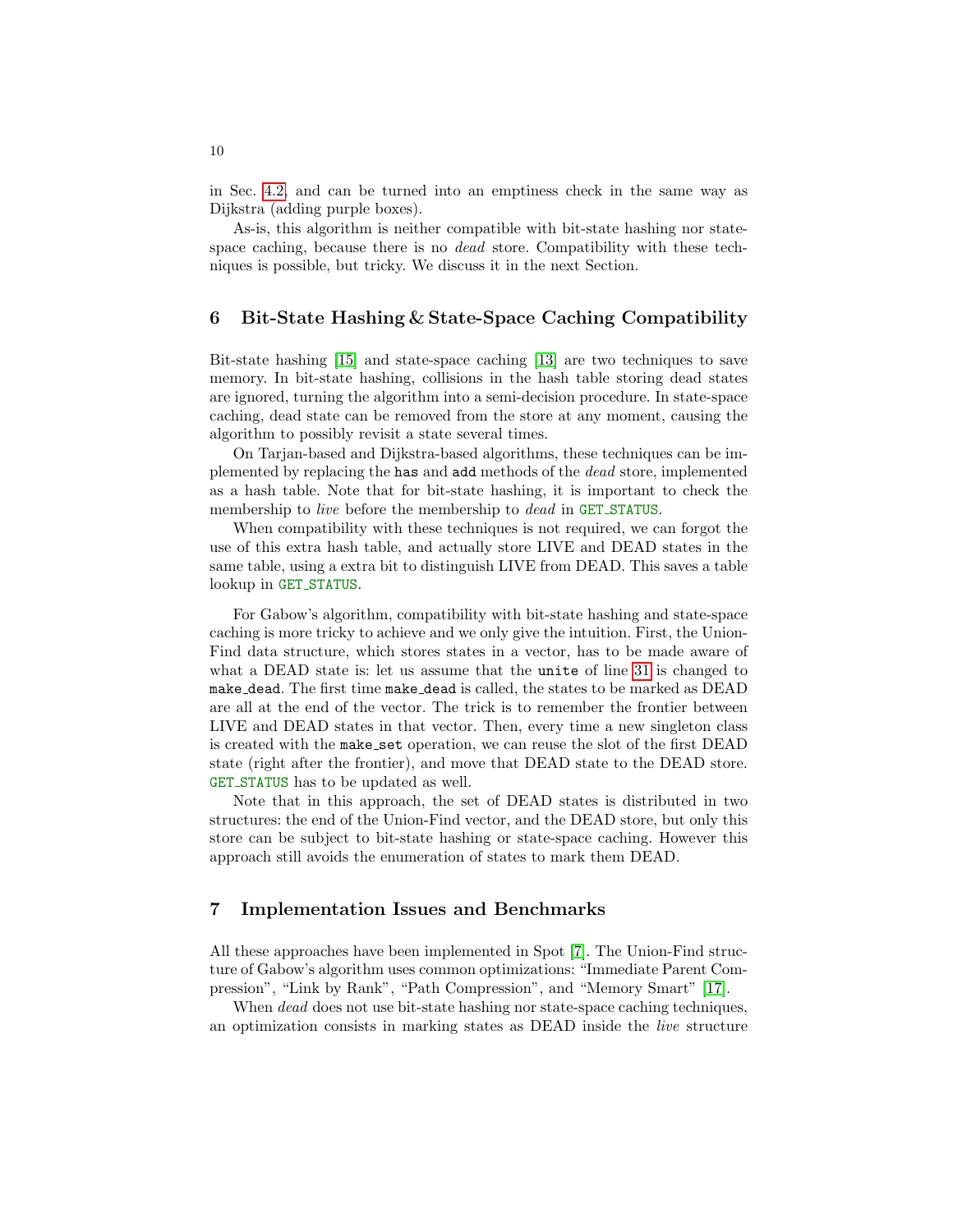

<span id="page-10-2"></span>Fig. 2. Overhead of the emptiness checks over the SCC computations on 448 empty products. A total of  $2.5 \times 10^9$  states,  $17.3 \times 10^9$  transitions, and  $10^9$  SCCs were visited.

rather than transferring it into *dead* during a POP. This optimization only requires a special value to tag a state DEAD. Its use is denoted by -ds in tables, while the use of a dedicated *dead* store (as presented previously) is denoted by  $+ds$ . Similarly,  $+cs$  and  $-cs$  indicate whether the *roots* stack optimization (Sec. [4.2\)](#page-7-0) is enabled or disabled.

The models we use come from the BEEM benchmark [\[18\]](#page-14-16). We generate the corresponding system automata using a version of DiVinE 2.4 patched by the LTSmin team.<sup>[5](#page-10-0)</sup> Because there are too few LTL formulas supplied by the BEEM benchmark, we opted to generate random formulas for each model. We computed a total number of 860 formulas.[6](#page-10-1)

A formula and a model generate a product that may be either empty (the formula is verified) or non-empty (a counterexample exists). To decide that a product is empty, any emptiness check has to explore all the reachable states of the product. Conversely, a non-empty product can be reported as soon as an accepting SCC is detected, avoiding the need to explore the entire product. In our implementation, all algorithms use the same generic DFS traversal and thus visit transitions in the same order.

Among our formulas, 412 result in non-empty product with the model. The remaining 448 formulas, associated to empty products, were selected so that the emptiness check algorithms would take at least 10 seconds on an Intel $(R)$  64-bit  $Xeon(R)$  @2.00GHz with 64GB of RAM.

<span id="page-10-0"></span><sup>5</sup> <http://fmt.cs.utwente.nl/tools/ltsmin/#divine>

<span id="page-10-1"></span> $6$  For a detailed description of our setup, including selected models and formulas, see [http://move.lip6.fr/~Etienne.Renault/benchs/LPAR-2013/results\\_scc.html](http://move.lip6.fr/~Etienne.Renault/benchs/LPAR-2013/results_scc.html).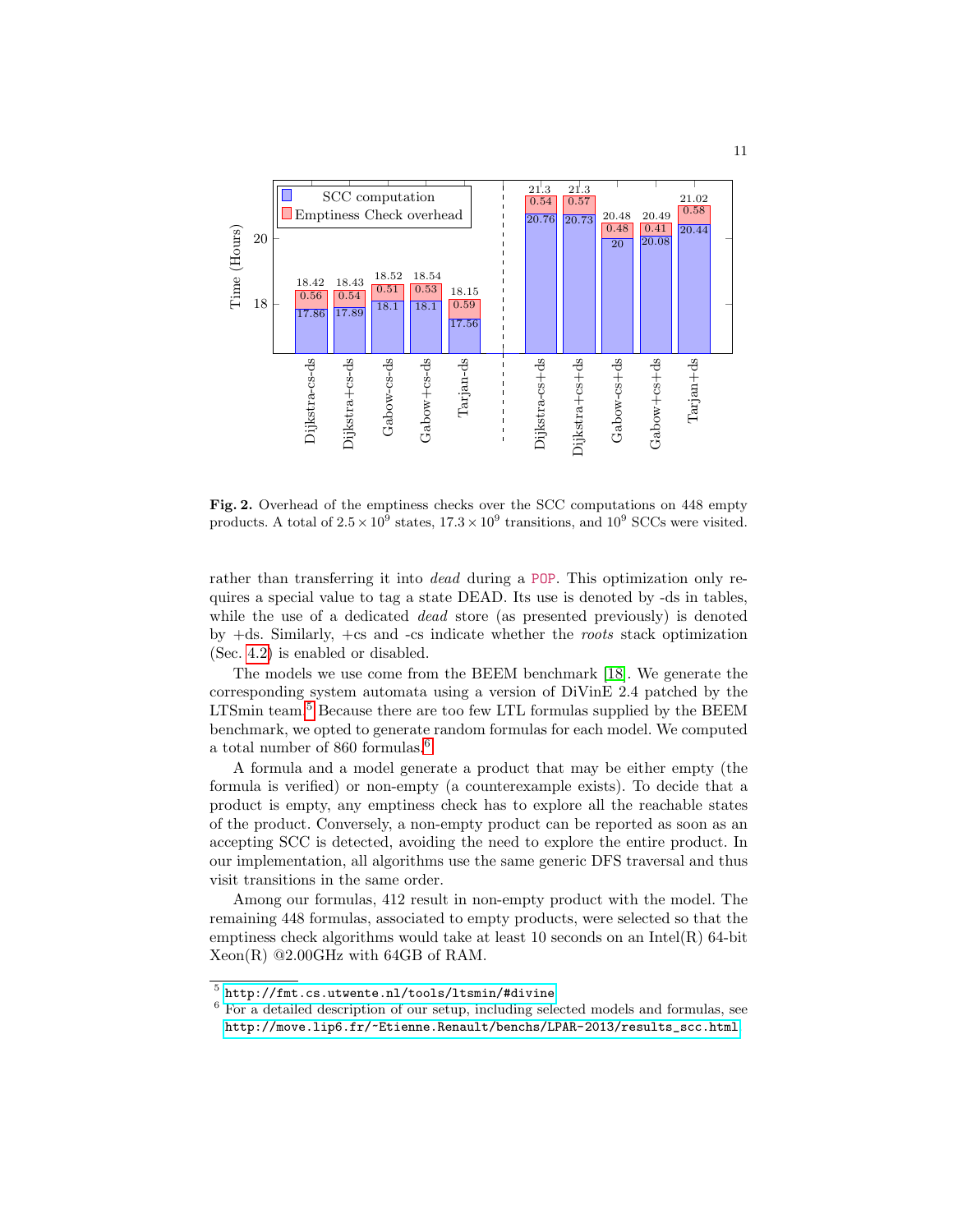Figure [2](#page-10-2) shows the execution time of all the emptiness check variants presented in this paper (with or without dead store, with or without compressed roots stack). To measure the overhead of the emptiness check over the SCC computation, we only focus on empty products.

For each bar the lower part represents the SCC computation time while the upper part corresponds to the overhead induced by the emptiness check. The total execution time is indicated atop the bar. The 5 rightmost bars show the emptiness check with a *dead* store enabled  $(+ds)$  while the 5 leftmost bars have it disabled (-ds).

For the same +ds/-ds setting, all execution times are very close, and the emptiness check overhead is 3% on the average.

When the dead store is disabled, Tarjan is slightly better than Dijkstra, which is itself slightly better than Gabow. Activating the *dead* store generate an overhead of about 15%, and is more favorable to Gabow. This latter point is due to the fact that our handling of the dead store for Gabow's algorithm, described in Section [6,](#page-9-0) will transfer less states from live to dead; this reduces the overhead to 10% only.

Table [1](#page-12-0) reports the memory consumption, based on the size of the data structures used. As for time measurement, these experiments only focuses on verified formulas. The second column gives the formula that computes memory consumption at any time. The third column shows the peak we observed while running our experiments.

From that figure it appears that Dijkstra is the most memory efficient algorithm. Indeed the stack used by Dijkstra is a subset of the *dfs* stack while the dstack of Tarjan, storing a lowlink and an acceptance set for each element, follows the variations of *dfs*. Gabow's algorithm requires more memory than the two others since it has to maintain the whole structure of the Union-Find. The use of a dead store significantly reduces memory consumption (up to 17%).

When bit-state hashing or state-space caching are used, the size of  $|dead|$  can be fixed arbitrarily, allowing an even greater reduction.

Table [2](#page-12-1) reports the the cumulated number of transitions, states and SCC visited by each algorithm for the 412-non empty products. We use this table to compare how quickly each algorithm reports a counterexample.

Gabow's and Dijkstra's algorithms have identical results since they both report a counterexample when a cycle is closed during UPDATE, while Tarjan's algorithm may delay the report of a counterexample to a later POP and visit several states until then. Nonetheless this difference is very small in our experiment: less than 1% additional states, transitions or SCCs have been visited. This negligible difference justifies our decision not to store an additional acceptance set in each element of live to report counterexamples earlier in Tarjan's algorithm, as discussed at the end of Sec. [3.2.](#page-5-0)

Table [3](#page-12-2) presents the impact of the lazy transfer into dead proposed for Gabow's algorithm. We observe that only half the states are transferred to *dead*; this means that the remaining states have been preserved in the DEAD part of the Union-Find structure. This explains the gain observed from Fig. [2.](#page-10-2)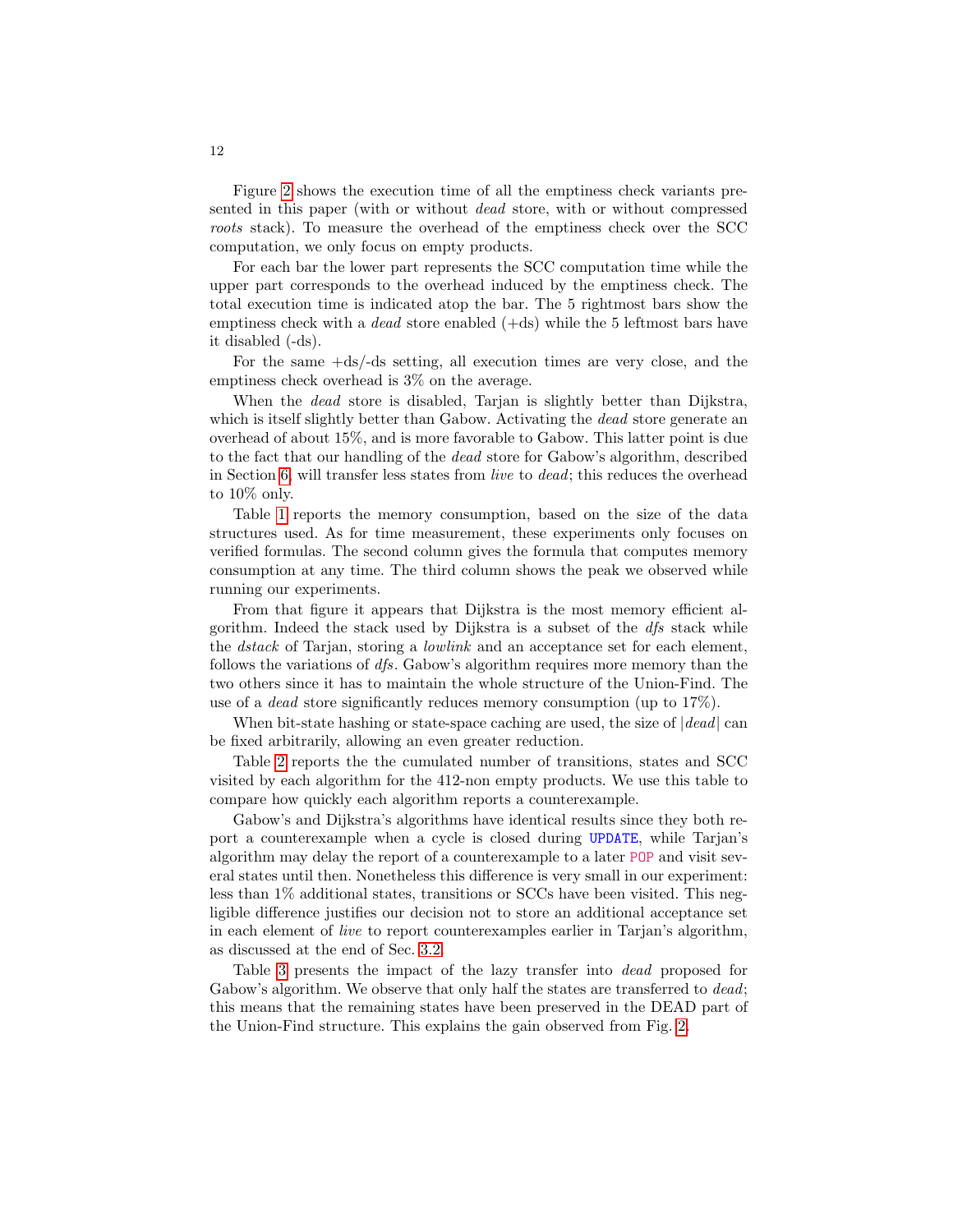<span id="page-12-0"></span>Table 1. Comparison of memory consumption for emptiness check algorithms on the 448 empty products. | roots| (resp. |uf|, |dstack|, |dead|) denotes the number of elements in rstack (resp.  $uf$ ,  $dstack$ ,  $dead$ ). As rstack elements are pairs (root, acc), we count the memory consumption as  $2|roots|$  words. The additional bit required for each element of the compressed stack is not accounted for. Since live is constructed using an hashmap and a stack, we distinguish these sizes with  $|live_{stack}|$  and  $|live_{hash}|$ : they differ when no dead store is used.

| Algorithm            | Memory consumption (words)                                                           | Observed peak       |
|----------------------|--------------------------------------------------------------------------------------|---------------------|
| Dijkstra-cs-ds       | $2 roots  +  live_{stack}  + 2 live_{hash} $                                         | 6 2 2 5 4 1 4 2 2 3 |
| $Dijkstra + cs - ds$ |                                                                                      | 6 2 2 5 4 1 1 0 3 9 |
| Gabow-cs-ds          | $2 roots  + 3 uf $                                                                   | 7364856119          |
| $Gabow + cs - ds$    |                                                                                      | 7364854033          |
| Tarjan-ds            | $2 $ dstack $  +  $ live <sub>stack</sub> $  + 2 $ live <sub>hash</sub>              | 6325991684          |
| $Dijkstra-cs+ds$     | $2 roots  +  live_{stack}  + 2 live_{hash}  +  dead $                                | 5 160 440 344       |
| $Dijkstra+cs+ds$     |                                                                                      | 5 160 435 523       |
| $Gabow-cs+ds$        | $2 roots  + 4 uf  +  dead $                                                          | 6 608 486 024       |
| $Gabow + cs + ds$    |                                                                                      | 6608482885          |
| $Tarjan + ds$        | $2 $ dstack $  +  $ live <sub>stack</sub> $  + 2 $ live <sub>hash</sub> $  +  $ dead | 5 265 484 149       |

<span id="page-12-1"></span>Table 2. Cumulated States, transitions, and SCCs visited by each emptiness check on the 412 non-empty products.

|                | Transitions States                | SCCs |
|----------------|-----------------------------------|------|
| Tarjan         | 534 471 068 67 230 381 34 622 772 |      |
| Dijkstra/Gabow | 534 338 119 67 187 854 34 582 459 |      |

Table 3. Impact of the *dead* strategy of Gabow's algorithm on the 448 empty products.

<span id="page-12-2"></span>

|                       | Max.             | Cumulated        |  |
|-----------------------|------------------|------------------|--|
|                       | <i>dead</i> peak | <i>dead</i> peak |  |
| Tarjan/Dijkstra (+ds) | 29 09 8 01 3     | 2454950318       |  |
| Gabow (+ds)           | 21 430 297       | 1 070 440 670    |  |

Table 4. Impact of the compressed *roots* stack on the 448 empty products.

<span id="page-12-3"></span>

|                        | Max.<br>roots <b>peak</b> | Cumulated<br>roots <b>peak</b> |  |
|------------------------|---------------------------|--------------------------------|--|
| Dijkstra/Gabow (-cs)   | 456                       | 98322                          |  |
| $Dijkstra/Gabow (+cs)$ | 119                       | 8188                           |  |

This observation also suggests that a similar optimization could be applied to Tarjan's and Dijkstra's algorithms: each time the live stack is reduced, the residual space (the free list) can be reused to store DEAD states temporarily.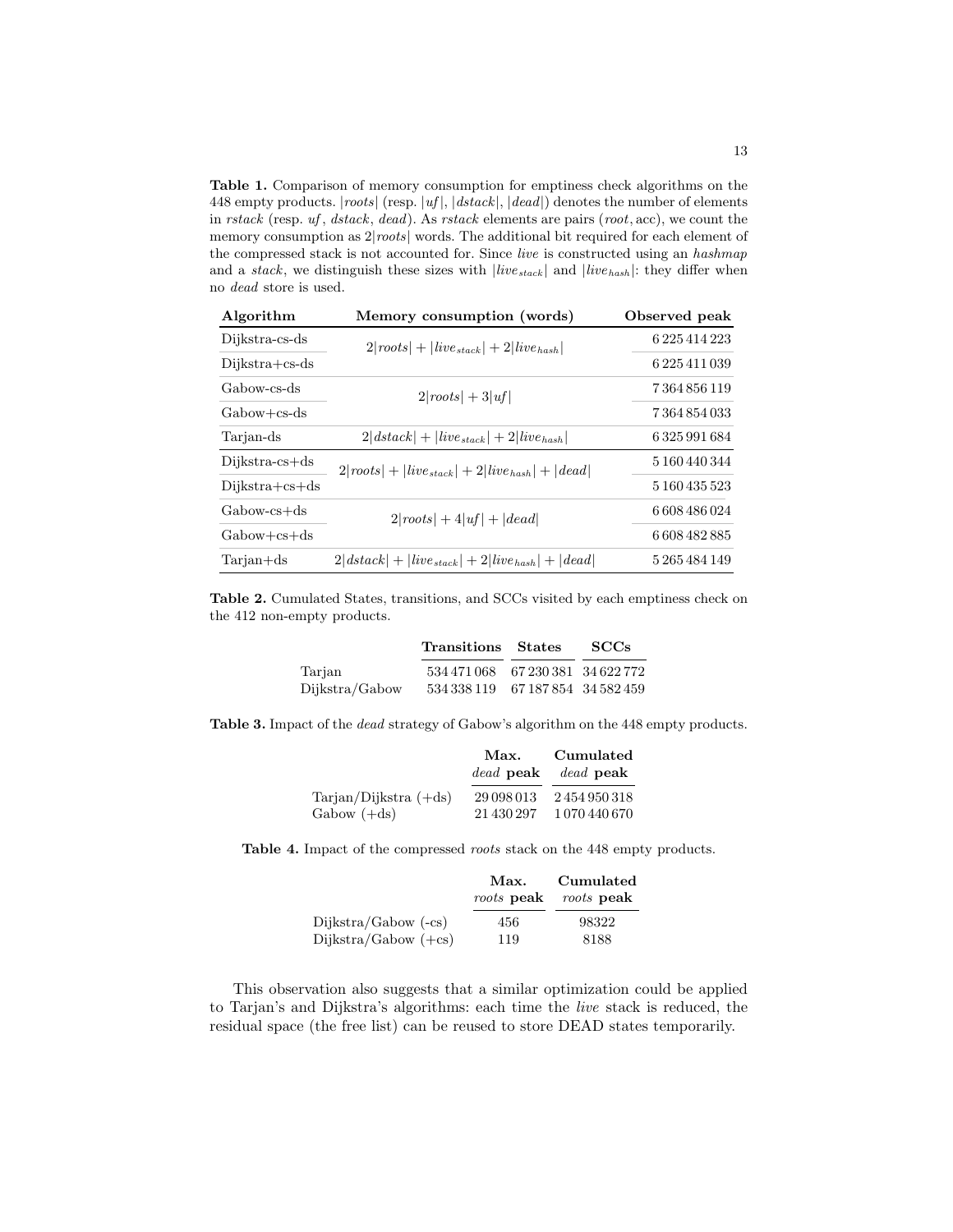Table [4](#page-12-3) shows the impacts of the compression technique proposed in Sec. [4.2.](#page-7-0) It allows a tenfold memory reduction without run-time overhead according to Fig. [2.](#page-10-2) Note that such a compression technique is independent of the emptiness check layer, but may apply to Dijkstra's and Gabow's SCC computations.

In Sec. [5,](#page-8-0) we suggested that using Union-Find was an efficient way to mark all states of an SCC as DEAD in a single operation. Unfortunately, Fig. [2](#page-10-2) reveals that these gains are offset by the inherent cost of maintaining the Union-Find structure. Our implementation of the Union-Find uses classical optimizations [\[17\]](#page-14-15) but we have yet to investiguate wether performances could be improved by the use of a data structure dedicated to the case where each union only concern the last SCCs [\[9\]](#page-14-13).

# 8 Conclusion

This paper proposed an overview of existing SCC enumeration algorithms and proposed a generic canvas to transform them into emptiness checks for TGBA.

This lead us to define two new emptiness checks. One is based on Tarjan; it differs from [\[11\]](#page-14-8) in that it is more memory efficient and generalized. Another one is based on Gabow's suggestion to use the Union-Find data structure: our results with that data structure are mixed, but as far as we know, this is the first time this data structure is used for emptiness check.

We also introduced a couple of optimizations. For Dijkstra's and Gabow's emptiness checks we suggest to compress the *roots* stack to save some memory. Additionally, we discussed a strategy to transfer DEAD state from the Union-Find structure to the dead store lazily, resulting in an important gain of time, and this strategy could also be applied to the other algorithms.

We have several leads for future work. One would be to devise a compression technique for the stack of lowlink (dstack) used by Tarjan's algorithm to make it more competitive to Dijkstra's algorithm (currently more memory-efficient). Furthermore, the compaction of the live stack suggested by Nuutila and Soisalon-Soininen [\[16\]](#page-14-17) for Tarjan's algorithm could be adapted to Dijkstra's algorithm and (with a more work) to Gabow's. Another idea would be to study the various ways to extract counterexamples from these algorithms; the procedure suggested by Couvreur et al. [\[5\]](#page-14-1) would work for Dijkstra and Gabow but should not be difficult to adapt to Tarjan. Finally, we would like to investigate the possibility to parallelize these emptiness checks. There are very few parallel emptiness checks based on SCC computations [\[2\]](#page-14-18), however as Tarjan and Dijkstra use different data structure than Gabow, may be one of them will be more favorable to a parallel setup.

#### References

<span id="page-13-0"></span>[1] R. Alur, S. Chaudhuri, K. Etessami, and P. Madhusudan. On-the-fly reachability and cycle detection for recursive state machines. In TACAS'05, vol. 3440 of LNCS, pp. 61–76. Springer, April 2005.